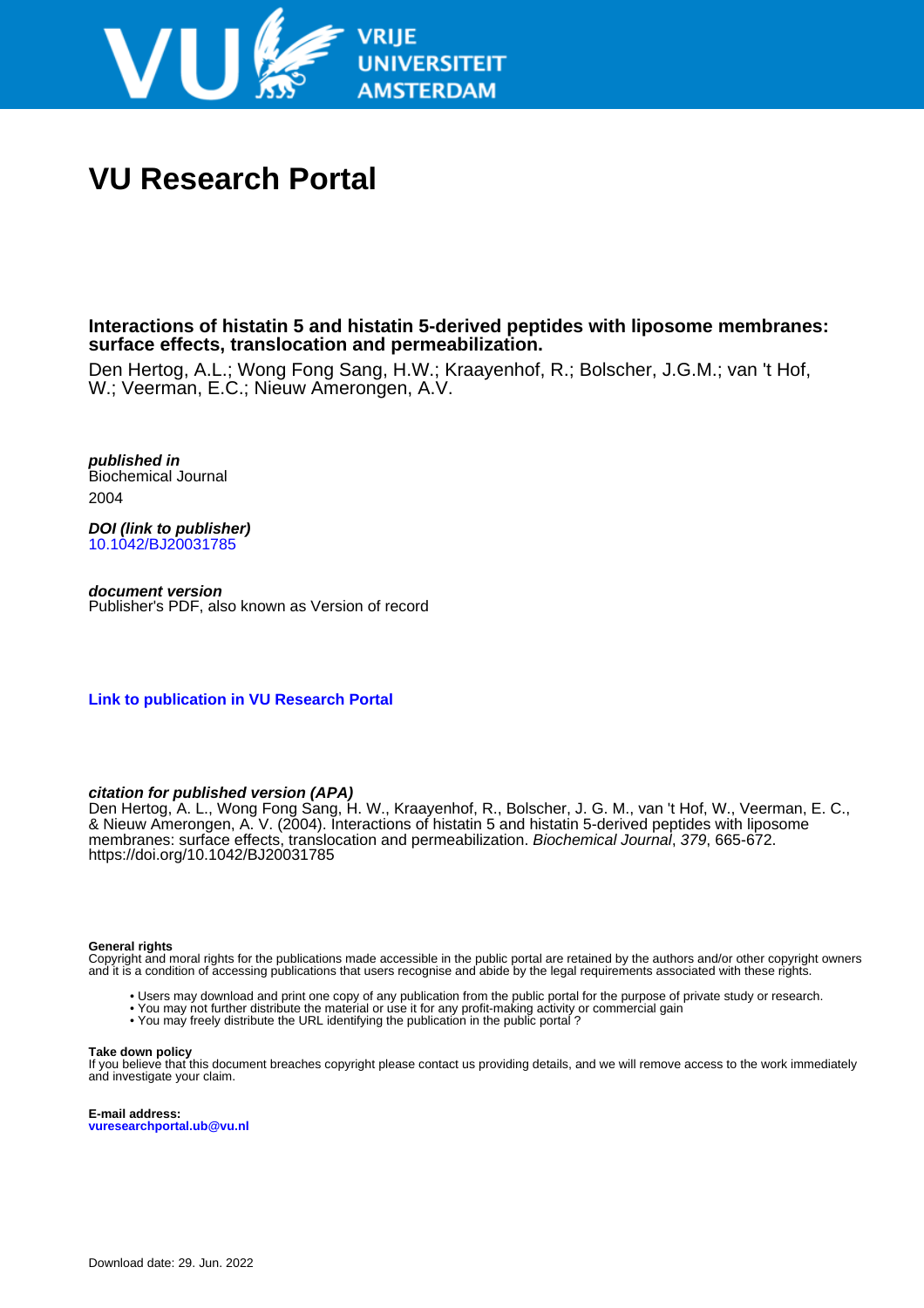# **Interactions of histatin 5 and histatin 5-derived peptides with liposome membranes: surface effects, translocation and permeabilization**

Alice L. DEN HERTOG\*1, Harro W. WONG FONG SANG†, Ruud KRAAYENHOF†, Jan G. M. BOLSCHER\*, Wim VAN'T HOF\*,<br>E Enno C. I. VEERMAN\* and Arie V. NIEUW AMERONGEN\*

\*Department of Dental Basic Sciences, Section Oral Biochemistry, Academic Centre for Dentistry Amsterdam (ACTA), Vrije Universiteit, Van der Boechorststraat 7, 1081 BT, Amsterdam, The Netherlands, and †Department of Structural Biology, BioCentrum Amsterdam, Vrije Universiteit, De Boelelaan 1087, 1081 HV, Amsterdam, The Netherlands

A number of cationic antimicrobial peptides, among which are histatin 5 and the derived peptides dhvar4 and dhvar5, enter their target cells and interact with internal organelles. There still are questions about the mechanisms by which antimicrobial peptides translocate across the membrane. We used a liposome model to study membrane binding, translocation and membrane-perturbing capacities of histatin 5, dhvar4 and dhvar5. Despite the differences in amphipathic characters of these peptides, they bound equally well to liposomes, whereas their membrane activities differed remarkably: dhvar4 translocated at the fastest rate, followed by dhvar5, whereas the histatin 5 translocation rate was much lower. The same pattern was seen for the extent of calcein release: highest with dhvar4, less with dhvar5 and almost none with histatin 5.

The translocation and disruptive actions of dhvar5 did not seem to be coupled, because translocation occurred on a much longer timescale than calcein release, which ended within a few minutes. We conclude that peptide translocation can occur through peptide– phospholipid interactions, and that this is a possible mechanism by which antimicrobial peptides enter cells. However, the translocation rate was much lower in this model membrane system than that seen in yeast cells. Thus it is likely that, at least for some peptides, additional features promoting the translocation across biological membranes are involved as well.

Key words: antimicrobial peptide, histatin, liposome, LL-37, membrane translocation.

# **INTRODUCTION**

In the last few decades, an expansive number of antimicrobial peptides have been isolated and characterized from virtually all classes of organisms, where they play an important role in the innate defence against microbial and viral infections. Characterization of these peptides has revealed a wide diversity in amino acid sequences, yet with shared characteristic features: they are usually polycationic and amphipathic, containing both a hydrophilic and a hydrophobic side [1–3]. This promotes their binding to and insertion into the cytoplasmic membrane of the target cell, leading to perturbation of the membrane. Although membrane lysis almost certainly is a key event in the bactericidal action of many antimicrobial peptides, including temporins [4], cathelicidins [5–7] and mellitin [8,9], evidence has been produced that, for a number of peptides, this is not the major mechanism of action. For example, human salivary histatins and tenecin 3 have been shown to penetrate fungal pathogens to induce lethal action intracellularly [10,11]. Also for other peptides, including histatin derivatives [12] and lactoferricin B [13], uptake by their target cells and killing apparently are obligatory linked processes. Internalization of these antimicrobial peptides by target cells share some features with uptake of basic peptides in mammalian cells, e.g. the HIV-tat peptides, polyarginine and polylysine [14– 18]. Apparently, uptake does not require a distinct amino acid sequence; nor is the chirality of the peptide backbone essential [16,19]. On the other hand, an active metabolic condition for the yeast or mammalian cell in many cases is a prerequisite for internalization, since conditions and agents that diminish metabolism, e.g. oxygen depletion or inhibition of respiration by sodium azide, abrogated the translocation into the cell [10,15,20].

Although there is ample evidence that peptides translocate over biological membranes, the internalization pathway is still a matter of debate. The susceptibility to metabolic inhibitors has been taken as evidence that active, endocytotic internalization pathways are responsible for the uptake. On the other hand, it has been argued that, since a specific primary structure is not essential, internalization does not involve active endocytosis or specific protein transporters. Instead, a direct transport through the lipid bilayer of the membrane, e.g. involving self-promoted uptake via preformed peptide pores, has been suggested as a possible mechanism of translocation [21,22]. Direct experimental evidence in support of either mechanism, however, is scarce. In the present study, we have addressed the question whether antimicrobial peptides with different amphipathic features are able to diffuse passively through an artificial phospholipid bilayer. As model compounds for antimicrobial peptides, we used histatin 5, a natural antimicrobial peptide from human saliva, and two synthetic variants derived from it, with enhanced and decreased amphipathic features respectively [12,23]. Each of these peptides has activity against yeast cells, and is internalized in these cells during the killing process [12]. Translocation of peptides was examined by monitoring peptide degradation by trypsin encapsulated in PC/PS (L-*α*-phosphatidylcholine/3-*sn*-phosphatidyl-L-serine) liposomes. To improve our understanding, the interaction with the liposome membrane was characterized with regard to the

Abbreviations used: BAPNA, N*α*-benzoyl-DL-arginine p-nitroanilide hydrochloride; CZE, capillary zone electrophoresis; Fmoc, fluoren-9-ylmethoxycarbonyl; PC, L-*α*-phosphatidylcholine; PS, 3-sn-phosphatidyl-L-serine; RP, reverse phase; SBTI, soya-bean trypsin inhibitor; TFA, trifluoroacetic acid. To whom correspondence should be addressed (e-mail al.denhertog@vumc.nl).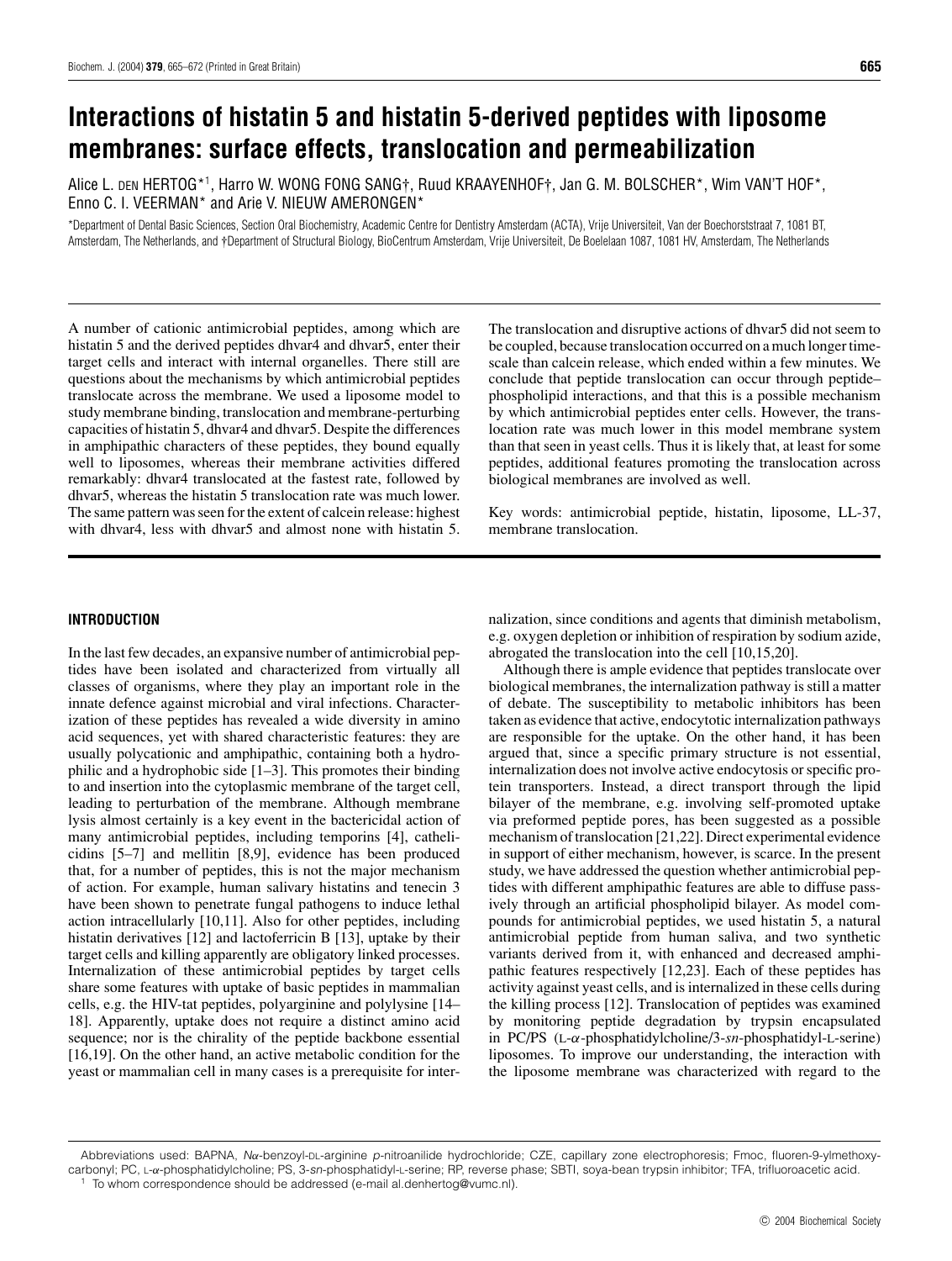amount of peptides bound to liposomes, the effect on the external electrokinetic (zeta) potential of the phospholipid membrane, and the disturbance of the membrane integrity.

# **EXPERIMENTAL**

# **Peptide synthesis and purification**

Histatin 5 (DSHAKRHHGYKRKFHEKHHSHRGY), dhvar4 (KRLFKKLLFSLRKY), dhvar5 (LLLFLLKKRKKRKY) and the control peptides cysS1–13 (SSSKEENRIIPGG: the 13 N-terminal amino acids of cystatin S) and LL-37 (LLGDFFRKSKE-KIGKEFKRIVQRIKDFLRNLVPRTES: the human cathelicidin antimicrobial peptide, which is strongly membrane active [24,25]) were synthesized by Fmoc (fluoren-9-ylmethoxycarbonyl) chemistry on a MilliGen 9050 peptide synthesizer (MilliGen/Biosearch, Bedford, MA, U.S.A.) according to the manufacturer's procedures. *N*-*α*-Fmoc-protected amino acids and preloaded PEG–PS [poly(ethylene glycol)–polystyrene] supports were obtained from Applied Biosystems (Foster City, CA, U.S.A.). Peptides were purified by preparative RP (reverse phase)-HPLC on a Jasco HPLC System (Jasco Corporation, Tokyo, Japan) using a VYDAC C<sub>18</sub>-column (218TP; 1.0 cm  $\times$  25 cm, 10  $\mu$ m particles, Hesperia, CA, U.S.A.), as described previously [26]. Briefly, peptides were dissolved in 0.1 %  $(v/v)$  TFA (trifluoroacetic acid) and eluted with a linear gradient [from 15–60  $\%$  (v/v) acetonitrile containing  $0.1\%$  (v/v) TFA] in 20 min at a flow rate of 4 ml/min. The absorbance of the column effluent was monitored at 214 nm, and peak fractions were pooled, freeze-dried and reanalysed by RP-HPLC using an analytic column, and also by CZE (capillary zone electrophoresis; see below). The purity of the peptides was at least 95%, and the authenticity of the peptides was confirmed by ion-trap MS (mass spectrometry) on a LCQ Deca XP (Thermo Finnigan, San Jose, CA, U.S.A.).

# **CZE**

Purity and degradation of peptides was analysed by CZE on a BioFocus 2000 Capillary Electrophoresis System (Bio-Rad, Hercules, CA, U.S.A.) equipped with an uncoated fused silica capillary of internal diameter 50  $\mu$ m, and a length of 24 cm. Samples were loaded by pressure injection at 20 lbf  $\cdot$  in<sup>2</sup>  $\cdot$  s (where 1 lbf  $\cdot$  in<sup>2</sup> = 6.9 kPa), and peptide separation was performed according to the manufacturer's instructions at 10 kV (anode at the detector side) and 20 *◦*C using 0.1 M phosphate buffer, pH 2.5, as the electrolyte. On-line UV detection was performed at 200 nm. The running time of the analyses was 7 min, and data were analysed using BioFocus Integrator software. Peptide degradation was quantified by comparing the relevant peak heights with those of the internal standard imidazole.

#### **Liposome preparation**

Unilamellar liposomes were prepared from a 9:1 (w/w) mixture of egg-yolk PC and PS from bovine brain (Sigma–Aldrich, St Louis, MO, U.S.A.). This liposome composition containing negatively charged phospholipids (i.e. PS) was chosen as a model for microbial membranes. The lipid mixture in chloroform was vacuum-dried and hydrated in 1 ml of 10 mM Hepes buffer, pH 7.2, to a final concentration of 2.5 mg/ml. After five cycles of freeze-thawing, liposomes were extruded 21 times through two stacked 400 nm filters, as described previously [27].

Calcein-loaded liposomes and trypsin-loaded liposomes were prepared by hydration of the lipid mixture in 10 mM Hepes buffer, pH 7.2, containing either 0.5 mM calcein or 100 *µ*g/ml trypsin (EC 3.4.21.4, sequencing grade; Roche Diagnostics GmbH, Mannheim, Germany) and processed further, as described above. Free calcein and trypsin were removed by centrifugation on a Sephadex G-50 column, essentially as described previously [28]. Liposomes were stored at 4 *◦*C and used within 48 h.

### **Zeta potential measurements**

Effects of peptides on the zeta potential of liposomes were examined as follows: dhvar4, dhvar5 or histatin 5, in concentrations ranging from 2.5 to 20  $\mu$ M, were incubated for 5 min with liposomes suspended in 10 mM Hepes, pH 7.2, at a lipid concentration of 37.5  $\mu$ g/ml. The zeta potentials derived from the electrophoretic mobilities of the liposome preparations were measured on a DELSA 440 (Coulter Electronics, Inc., Hialeah, FL, U.S.A.), which employs a four-angle detection of the Doppler shift of frequency of scattered laser light. Data were analysed with the accompanying analysis software (the DELSA 440SX control program version 2.0.1) according to the manufacturer's instruction manual, essentially as described previously [29].

# **Peptide binding to liposomes**

Liposomes were suspended at 250 *µ*g/ml lipid in Hepes buffer. Binding (including uptake) was measured as the depletion of peptides in supernatants of liposomes incubated for 15 min with 5–20  $\mu$ M dhvar4, dhvar5, histatin 5 or cysS1–13. Samples were centrifuged at 200 000 *g* at 4 *◦*C for 30 min, and the concentrations of the remaining peptides in supernatants were measured by CZE.

# **Peptide-induced liposome permeabilization**

Calcein-loaded liposomes were used to measure peptide-induced permeation of liposomes. To a suspension of calcein-loaded liposomes (250 *µ*g/ml lipid) in Hepes buffer, 40 *µ*M dhvar4, dhvar5 or histatin 5 was added. The changes in fluorescence intensities were determined as a percentage of the maximal fluorescence intensity obtained after total lysis of the liposomes by 0.5% (v/v) Triton X-100. Calcein fluorescence was monitored continuously over time at excitation and emission wavelengths of 494 nm and 520 nm respectively, on an SLM-Aminco SPF-500 fluorescence spectrometer. Because of an increase in turbidity of the liposome suspension upon peptide addition, another method was also used, in which the release of calcein was determined in liposome supernatants. In this assay, the calcein-loaded liposomes were centrifuged at 200 000 *g* for 30 min after a 15 min peptide incubation, and the calcein fluorescence in the supernatant was determined.

# **Determination of trypsin activity**

Trypsin-loaded liposomes were suspended at a lipid concentration of 250 *µ*g/ml. The internal trypsin activity of trypsin-loaded liposomes and the concentration of SBTI (soya-bean trypsin inhibitor) required to block this activity was determined using FITClabelled gelatin (DQ-gelatin; Molecular Probes, Eugene, OR, U.S.A.) as substrate. This substrate consists of highly quenched FITC-labelled gelatin that, upon proteolytic digestion, releases fluorescent fragments. Trypsin-loaded liposomes were lysed with Triton X-100 and incubated with FITC-gelatin in Hepes buffer supplemented with various concentrations of SBTI. Fluorescence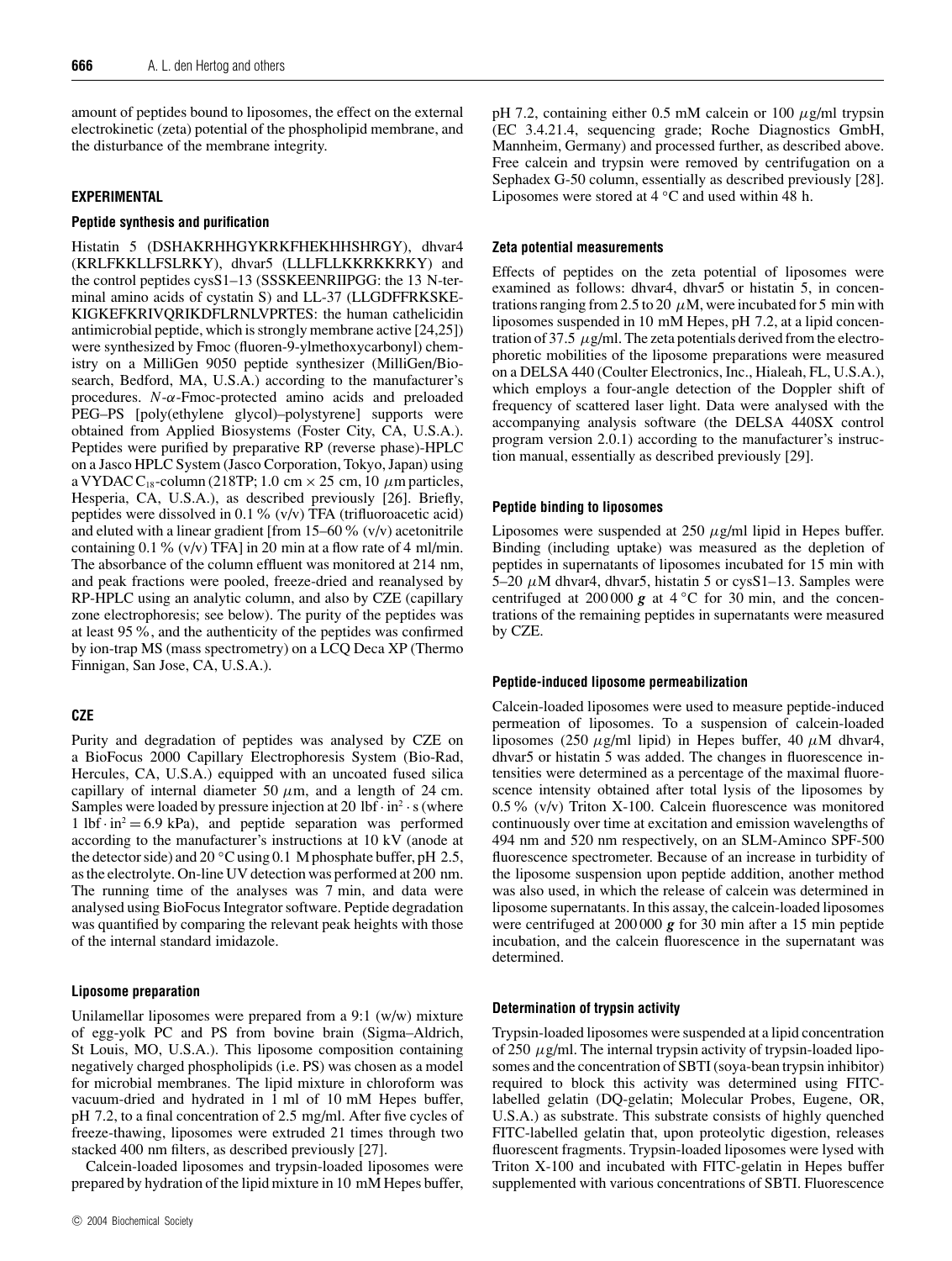#### **Table 1 Sequences and characteristics of the peptides investigated**

Data shown in the column labelled 'Charge' represent the total net charge based on the number of charged amino acids at pH 7.  $\langle \mu \rangle$  represents the mean hydrophobic moment of each respective peptide in an  $\alpha$ -helical conformation. LC<sub>50</sub>, peptide concentration ( $\mu$ M) at which 50 % of *C. albicans* cells are killed [12].

| Peptide            | Sequence                        | Mass $(Mr)$ | Charge | Mean hydrophobic<br>moment $(\langle \mu \rangle)$ | $LC_{50}$ ( $\mu$ M) |
|--------------------|---------------------------------|-------------|--------|----------------------------------------------------|----------------------|
| Histatin 5         | <b>DSHAKRHHGYKRKFHEKHHSHRGY</b> | 3037.1      | 5+     | 0.09                                               | 8.3                  |
| dhvar4*            | KRLFKKLLFSLRKY                  | 1840.7      | 6+     | 0.44                                               | 0.1                  |
| dhvar <sub>5</sub> | I I I FI I KKRKKRKY             | 1847.8      | $7+$   | 0.06                                               | 2.0                  |

\* This study includes dhvar4 (a more amphipathic variant derived from the active domain of histatin 5) and dhvar5 (a peptide in which the hydrophobic residues are concentrated in the N-terminal part and the hydrophilic residues in the C-terminal part of the peptide).

was monitored in a fluorescence microplate reader (FLUOstar Galaxy; BMG Laboratories GmbH, Offenburg, Germany) at excitation and emission wavelengths of 485 nm and 520 nm respectively. The capacity of 20 *µ*g/ml SBTI to inhibit all trypsin in the samples was confirmed by incubation of 40  $\mu$ M peptides with 1 *µ*g/ml trypsin or lysed trypsin-loaded liposomes in the presence of 20  $\mu$ g/ml SBTI. After different time intervals, aliquots were taken and analysed by CZE, revealing that the peptides were not degraded, and confirming that the SBTI concentration was high enough to effectively inhibit all trypsin.

# **Liposome-bound peptide degradation**

To study whether liposome-bound peptides were susceptible to degradation,  $10 \mu M$  peptides were incubated in Hepes buffer with liposomes at  $250 \mu g/ml$  lipid, with addition of  $10 \mu g/ml$ imidazole. After 15 min of incubation, binding of the peptides to the liposomes was determined as described above. Thereafter, 1 *µ*g/ml trypsin was added to the liposome/peptide mixture and degradation was followed in time by CZE. As a reference, peptides were incubated with trypsin in buffer without liposomes.

# **Degradation of peptides by trypsin-loaded liposomes**

Trypsin-loaded liposomes were suspended in Hepes buffer supplemented with 20  $\mu$ g/ml SBTI and 10  $\mu$ g/ml imidazole, as an internal standard for CZE, at a lipid concentration of 250 *µ*g/ml. The concentration of SBTI was sufficient to effectively inhibit all trypsin activity after liposomes were lysed with 0.1% (v/v) Triton X-100. The suspension was subsequently incubated with 40  $\mu$ M each of histatin 5, dhvar4, dhvar5 or cysS1-13. After several time intervals,  $50 \mu l$  aliquots were taken, boiled for 5 min to inhibit all trypsin activity, lysed in 0.1% Triton X-100 and analysed by CZE. Degradation of peptide implied digestion of the internalized peptide by the trypsin within the liposomes.

Furthermore, trypsin-loaded liposomes were incubated with peptides in the absence of SBTI to study peptide-induced leakage of trypsin, and peptide degradation due to this leakage. After these peptide incubations, the liposomes were centrifuged, and the trypsin activity was measured in the supernatants in a colorimetric assay.

#### **Peptide-induced trypsin leakage from liposomes**

Trypsin-loaded liposomes were incubated for 15 min with 40 *µ*M peptides and centrifuged at 200000 *g* at 4 *◦*C for 30 min. Aliquots (90  $\mu$ l) of the supernatants were mixed with 10  $\mu$ l of 10 mM BAPNA (*Nα*-benzoyl-DL-arginine *p*-nitroanilide hydrochloride; Sigma–Aldrich) in 200 mM Tris/HCl, pH 9, containing 10 mM CaCl2. After 30 min of incubation at 37 *◦*C, colour development was measured at 405 nm.

# **RESULTS**

A number of cationic antimicrobial peptides, including histatin 5 and designed variants derived from its active domain, are able to translocate across the cell membrane of their target organisms. However, it is unknown whether these peptides diffuse passively over the membrane, or are actively taken up via transport proteins. In the present study, the membrane-translocating properties of histatin 5 and derived peptides (Table 1) were examined and compared with their membrane-binding and membrane-disrupting activities using unilamellar liposomes as a model system for phospholipid membranes. All experiments were repeated at least three times, yielding identical results.

#### **Peptide translocation**

To investigate the membrane translocation of peptides, an enzyme digestion assay was developed in which peptides were incubated with trypsin-loaded liposomes. It was verified that all peptides used were susceptible to trypsin, and that peptide binding to liposomes did only slightly decrease the degradation by trypsin. This is shown for dhvar4 and dhvar5 (Figure 1). Precautions were taken to prevent degradation by any free trypsin by performing the incubations in the presence of the trypsin inhibitor SBTI (at a concentration of 20  $\mu$ g/ml, which was sufficient to completely inhibit any external trypsin activity). Thus peptide degradation by trypsin was taken to imply that translocation over the liposome membrane had occurred. A second experiment was performed in the absence of SBTI to study the capacity of peptides to cause trypsin leakage.

Histatin 5, dhvar4 and dhvar5 were incubated with trypsinloaded liposomes in the presence or absence of 20 *µ*g/ml SBTI. At several time points aliquots were taken, boiled to inactivate the trypsin and then analysed by CZE (Figure 2A). The extent of degradation was quantified in the electropherogram by measuring the peptide peak height of the sample and comparing it with the initial peptide peak height (Figure 2B). Both in the presence and absence of SBTI, the rate of degradation was highest for dhvar4, less for dhvar5, whereas histatin 5 was hardly degraded. Within 5 min, the dhvar4 peak had decreased by 40%. Concomitantly, in the electropherogram a number of novel peaks appeared, demonstrating the formation of dhvar4 degradation products. After 2 h incubation, dhvar4 was virtually completely degraded, and the number and height of the peaks corresponding to degradation products had increased further. At a 10-fold-lower dhvar4/lipid ratio, degradation also occurred within 5 min (results not shown).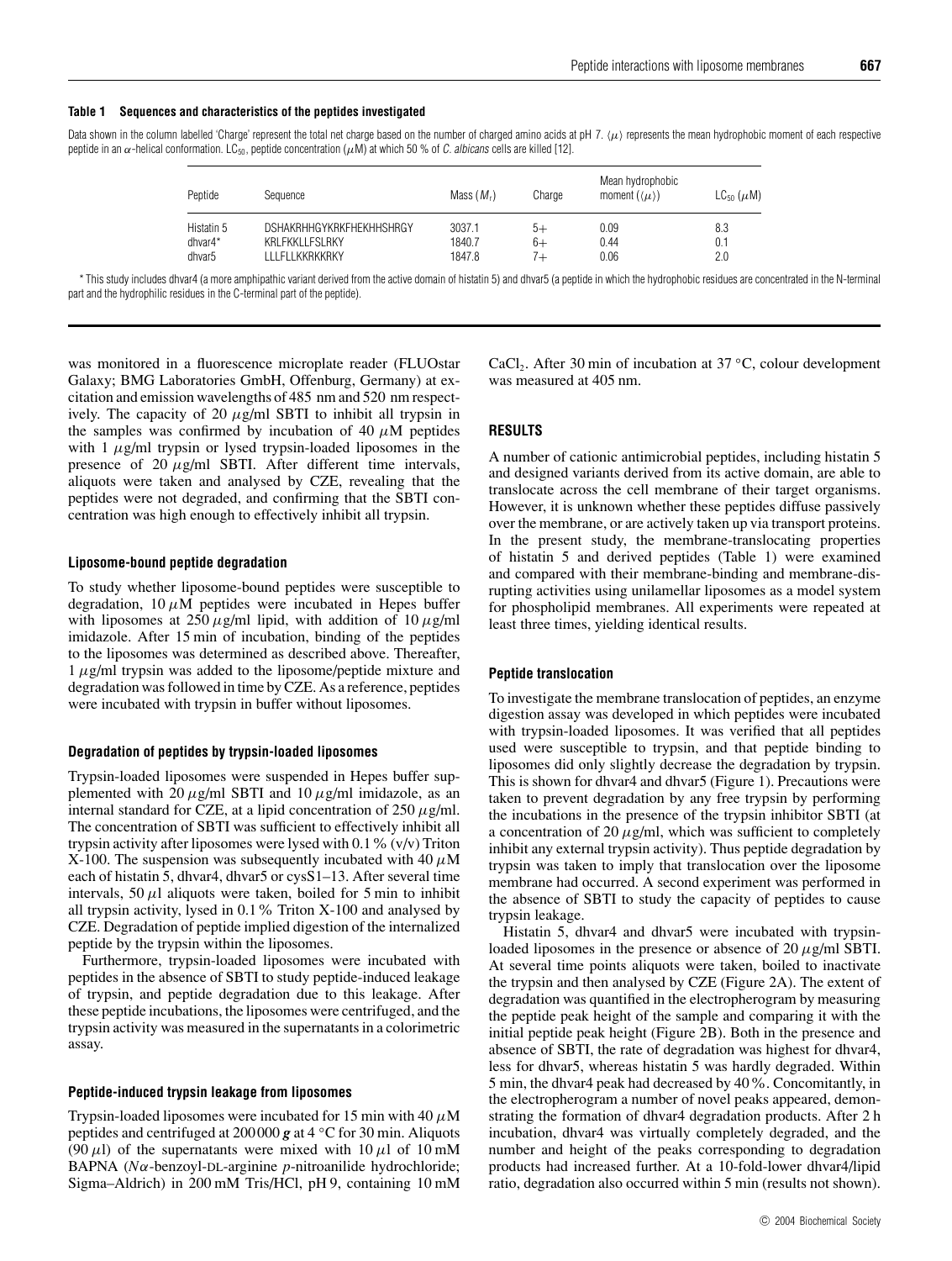

**Figure 1 Liposome-bound peptide degradation**

Unloaded liposomes were incubated with 10  $\mu$ M dhvar4 (A) or dhvar5 (B) and incubated for 15 min. Trypsin (1  $\mu$ g/ml) was added, and degradation was measured by CZE after 5, 30, 60 and 120 min  $(\blacklozenge)$  and compared with degradation of peptides without liposomes ( $\blacksquare$ ).

Dhvar5 was degraded more slowly than dhvar4, exhibiting little degradation after 5 min of incubation, and only 40% after 2 h. Histatin 5 was only slightly degraded within 2 h. After 24 h, approx. 50% of the histatin 5 peak had disappeared (results not shown).

As control peptides, LL-37, known to have strong membrane effects, and the inactive cysS1–13 were included. cysS1–13 was only slightly degraded in both types of experiments, indicating that the external amount of trypsin was negligible. Strikingly, LL-37 was not degraded in the presence of SBTI, but was directly and completely degraded in the absence of SBTI, indicating disruption of the membrane integrity. This was supported further by the high trypsin activity found outside the liposomes after incubation with LL-37 (Figure 3). Thus, in contrast with the other peptides, the damage caused by LL-37 made the liposomes permeable for molecules as large as trypsin or SBTI.

## **Peptide binding to liposomes**

To examine whether the low translocation observed with histatin 5 and dhvar5 was caused by differences in lipid avidity of the various peptides, association of peptides with (unloaded) liposomes was studied by measuring the depletion of peptides from liposome supernatants after incubation (Figure 4). All peptides displayed a comparable dose–response behaviour in the concentration range

tested. Binding reached saturation at a peptide concentration of approx. 10  $\mu$ M. Despite the similarity in charge and size, the peptides had very different effects on the zeta potential of the peptide– liposome complexes formed (Figure 5). An increase in zeta potential of the liposomes from  $-50$  mV to  $-10$  mV was induced by histatin 5, and a zeta potential of 0 mV was obtained by incubation with dhvar4. Upon incubation with dhvar5, the zeta potential of the liposomes became positive at concentrations above 5  $\mu$ M, and reached a maximal value of  $+20$  mV at concentrations above 20  $\mu$ M. Since dhvar5 possesses just one more positive charge than dhvar4, this suggests that these peptides insert differently into the liposome surface.

#### **Peptide-induced liposome permeabilization**

The effect of peptides on the integrity of liposomes was studied using calcein-loaded liposomes. The release of calcein was measured as the 'dequenching' of the calcein fluorescence and monitored continuously. Total (100%) calcein release was determined as the fluorescence signal after addition of 0.1% Triton X-100 to the liposome suspension (Figure 6A). Directly after peptide addition, a decrease in fluorescence was observed, immediately followed by an increase in fluorescence, which was maximally 30% for dhvar4 and happened within 2 min. Histatin 5 and dhvar5 only marginally increased calcein fluorescence. We noted that the initial decreases in fluorescence were due to an increase in turbidity of the samples. As the turbidity persisted throughout the measurements, all fluorescence levels were underestimated. Therefore an alternative method was used, in which, after 15 min of incubation, the calcein fluorescence was determined in the supernatants, obtained by centrifugation of the liposomes (Figure 6B). We found the same pattern in membrane-disrupting properties as in the continuous measurements; however, the increases in fluorescence were substantially higher, being 100% for 20  $\mu$ M dhvar4, 70% for 20  $\mu$ M dhvar5 and 10% for 20  $\mu$ M histatin 5 respectively. The control peptide cysS1–13 induced no release at all.

#### **DISCUSSION**

Antimicrobial peptides are able to interact with, and insert into, negatively charged cytoplasmic membranes of their target cells due to the presence of spatially segregated hydrophobic and cationic domains. The microbial specificity of cationic antimicrobial peptides has been ascribed to the fact that microbial membranes contain more negatively charged phospholipids than host membranes. The peptide–membrane interaction is thought to interfere with the barrier function of the membrane, resulting in killing of the target cells. Indeed, there is a considerable body of data indicating that such peptides cause leakage in model membrane systems, as well as in bacteria and yeast cells. Hence several membrane-permeabilization mechanisms have been proposed [1,30–32]. Although these mechanisms differ with regard to the precise molecular events involved, in each of these the formation of peptide–membrane complexes is assumed. Strikingly, studies addressing the localization of antimicrobial peptides in their target cells indicate that, in most cases, these are internalized, implying transmembrane migration, rather than remaining associated with the cytoplasmic membrane of their target cells [30]. This has been demonstrated not only for widely different natural, as well as artificial, antimicrobial peptides [10–13,33,34], but also for homopolymers [16]. In fact, only for a few cationic peptides has stable binding to the plasma membrane of their target cell been demonstrated unequivocally [6,35].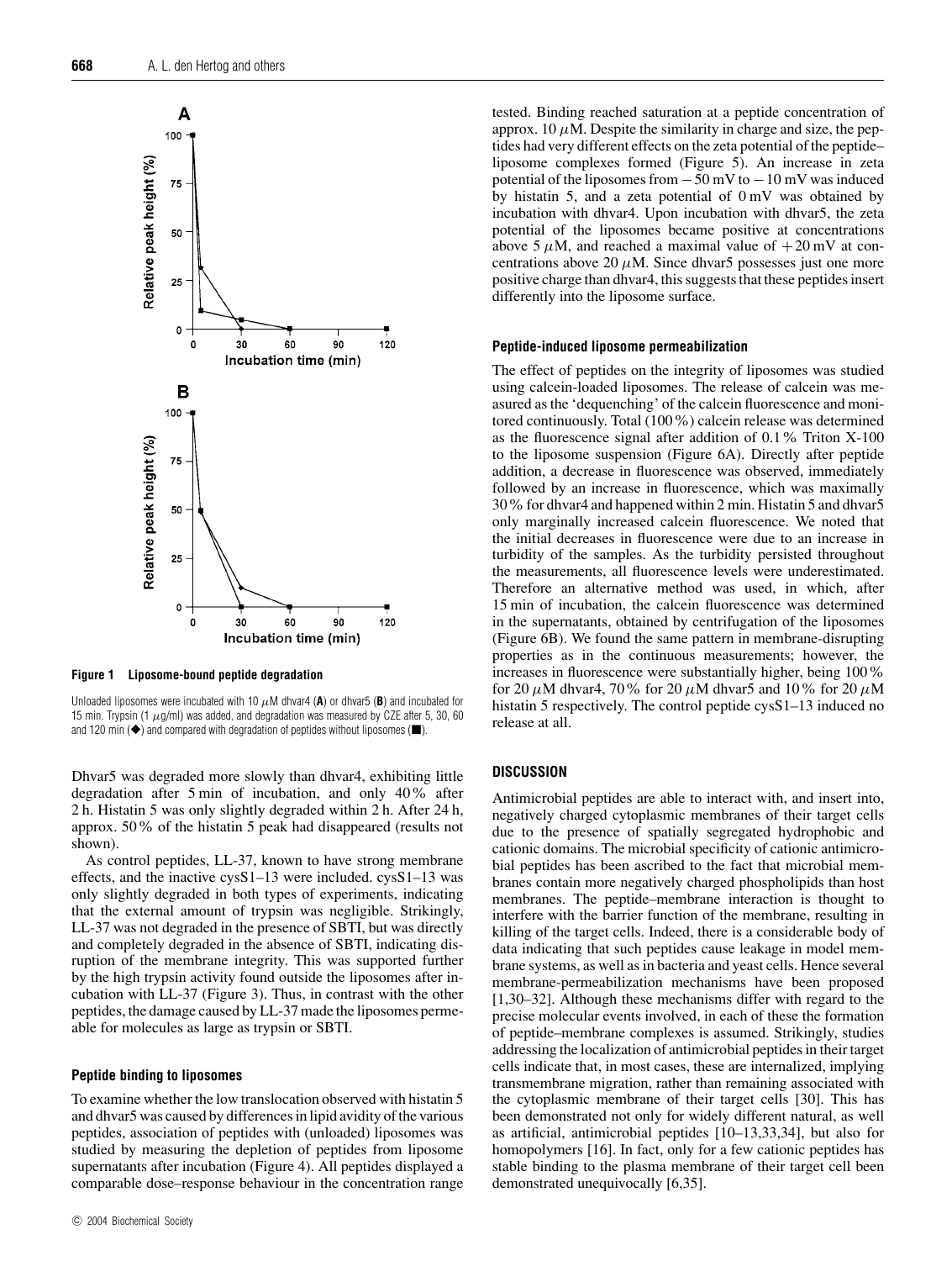



(A) Trypsin-loaded liposomes (250  $\mu$ g/ml) were incubated with 40  $\mu$ M peptides. At the zero time point (left column) and after 120 min, aliquots were taken, boiled for 5 min, and lysed with 0.1% Triton X-100. Incubations were carried out either in the presence (middle column) or absence (right column) of SBTI. Samples were analysed by CZE using imidazole as internal standard (IS). Histatin 5 (panel 1) showed virtually no translocation into the liposomes within 2 h (panel 2). Dhvar4 (panel 4) translocated completely within 2 h (panel 5), whereas dhvar5 (panel 7) translocation was intermediate. A substantial part of the dhvar5 peak remained after 2 h incubation (panel 8). LL-37 (panel 10) apparently showed no translocation (panel 11), although it has well-known membrane activity. In the incubations without SBTI, LL-37 was completely degraded (panel 12), indicating that this peptide rapidly caused severe membrane damage, enabling inactivation of trypsin by SBTI in an early stage of the experiment. In this experiment, the other peptides showed CZE profiles similar to those in the experiment with SBTI, indicating that these peptides do not cause such severe membrane damage as LL-37, and demonstrating that the low degradation of histatin 5 truly represents its low ability to translocate over the lipid membrane. (**B**) Kinetics of the peptide translocation into liposomes in the presence of 20  $\mu$ g/ml SBTI. Histatin 5 ( $\bullet$ ) showed almost no translocation into liposomes, dhvar5 ( $\blacksquare$ ) showed intermediate translocation, whereas dhvar4 ( $\blacklozenge$ ) showed almost complete degradation within 2 h.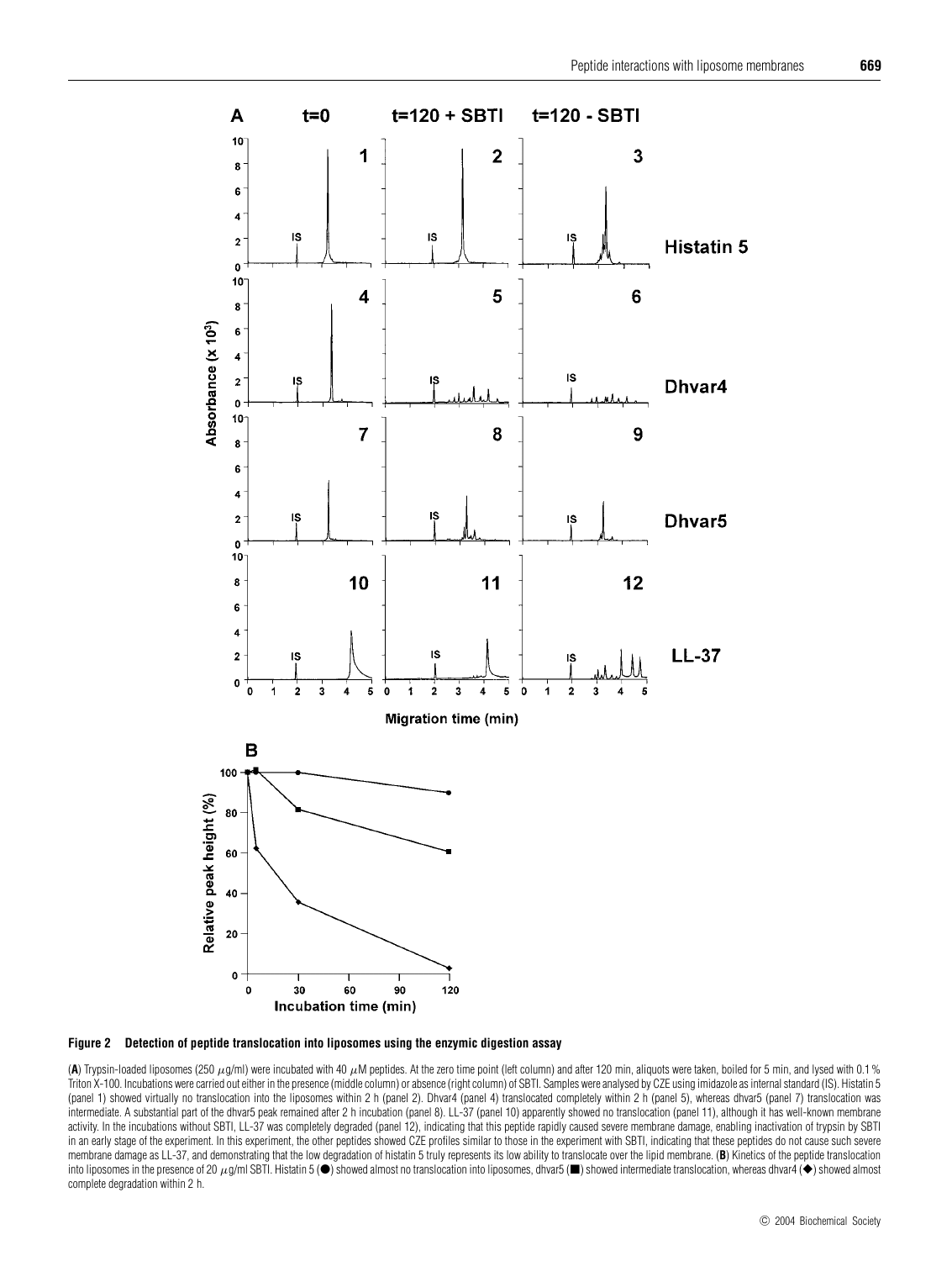

**Figure 3 Peptide-induced trypsin leakage from liposomes**

Trypsin-loaded liposomes were incubated for 15 min with 40  $\mu$ M peptides. Liposomes were centrifuged, and trypsin activity was determined in the supernatants using the chromogenic substrate BAPNA (1 mM). After a 30 min incubation at 37 *◦*C, colour development was measured at 405 nm. LL-37 was the only peptide to cause massive efflux of trypsin from the liposomes.



#### **Figure 4 Peptide binding to liposomes**

Liposomes were incubated for 15 min with 5, 10 or 20  $\mu$ M histatin 5 ( $\bullet$ ), dhvar4 ( $\bullet$ ) or dhvar5 (-) and centrifuged for 30 min at 200 000 **g**. Peptide binding to liposomes was determined by CZE by comparing the peak heights of the supernatants with those of the initial peptide concentration in running buffer. All three peptides showed a maximal binding of  $+10 \mu M$ , achieved within 15 min.



**Figure 5 Zeta potential of liposomes incubated with peptides**

Zeta potential of liposomes was measured as a function of the peptide concentration (37.5  $\mu$ g/ml liposomes; 5 min of incubation). All peptides caused a rise in zeta potential. dhvar4 (20  $\mu$ M;  $\blacklozenge$ ) completely neutralized the negative charge of the liposomes, whereas dhvar5 ( $\blacksquare$ ) even led to a positive zeta potential of 20 mV. Histatin 5  $\textcircled{\bullet}$  showed the least neutralizing activity.



**Figure 6 Peptide-induced calcein release from liposomes**

(A) Calcein-loaded liposomes were incubated with 20  $\mu$ M peptides. The increase in fluorescence, caused by dequenching of the calcein upon release from the liposomes, was monitored continuously over time. Triton X-100 (0.1 %) was added to liposomes to determine the maximal increase in fluorescence. Upon addition of the peptides, the turbidity of the suspension increased, which interfered with the fluorescence signal. Note the decrease in fluorescence upon dhvar5 addition (shown by the asterisk) caused by this phenomenon. (**B**) To obviate this interference, the peptide/liposome incubation mixtures were centrifuged, and the calcein fluorescence in the supernatants was measured. Histatin  $5$   $($   $)$  induced little, if any calcein release, dhvar5 ( $\blacksquare$ ) induced 70 % release, and dhvar4 ( $\blacklozenge$ ) caused 100 % release. For both dhvar4 and dhvar5, maximal calcein release was obtained at 5  $\mu$ M.

In the present study, we used a liposome model to address the question of whether spontaneous diffusion over a phospholipid double layer is feasible for histatin 5, dhvar4 and dhvar5. These peptides differ in fungicidal potency (Table 1), but all translocate over the plasma membrane of their target cells [36]. There is some debate on the translocation mechanism involved, i.e. whether an active endocytotic pathway is involved or whether translocation occurs via passive diffusion; the internalization of these peptides is sensitive to metabolic inhibitors, although an all-D variant of a histatin fragment was equally well internalized [19,37,38], excluding the involvement of a stereospecific receptor.

We used liposomes, composed of PC and PS, as a simplified model for the microbial membrane. Peptide translocation was studied over phospholipid bilayers by monitoring their degradation by trypsin entrapped in liposomes. To prevent peptide degradation by external trypsin, incubations were carried out in the presence of a trypsin inhibitor (SBTI). It should be pointed out that large membrane defects, allowing influx of inhibitor or efflux of trypsin, result in instantaneous neutralization of trypsin activity,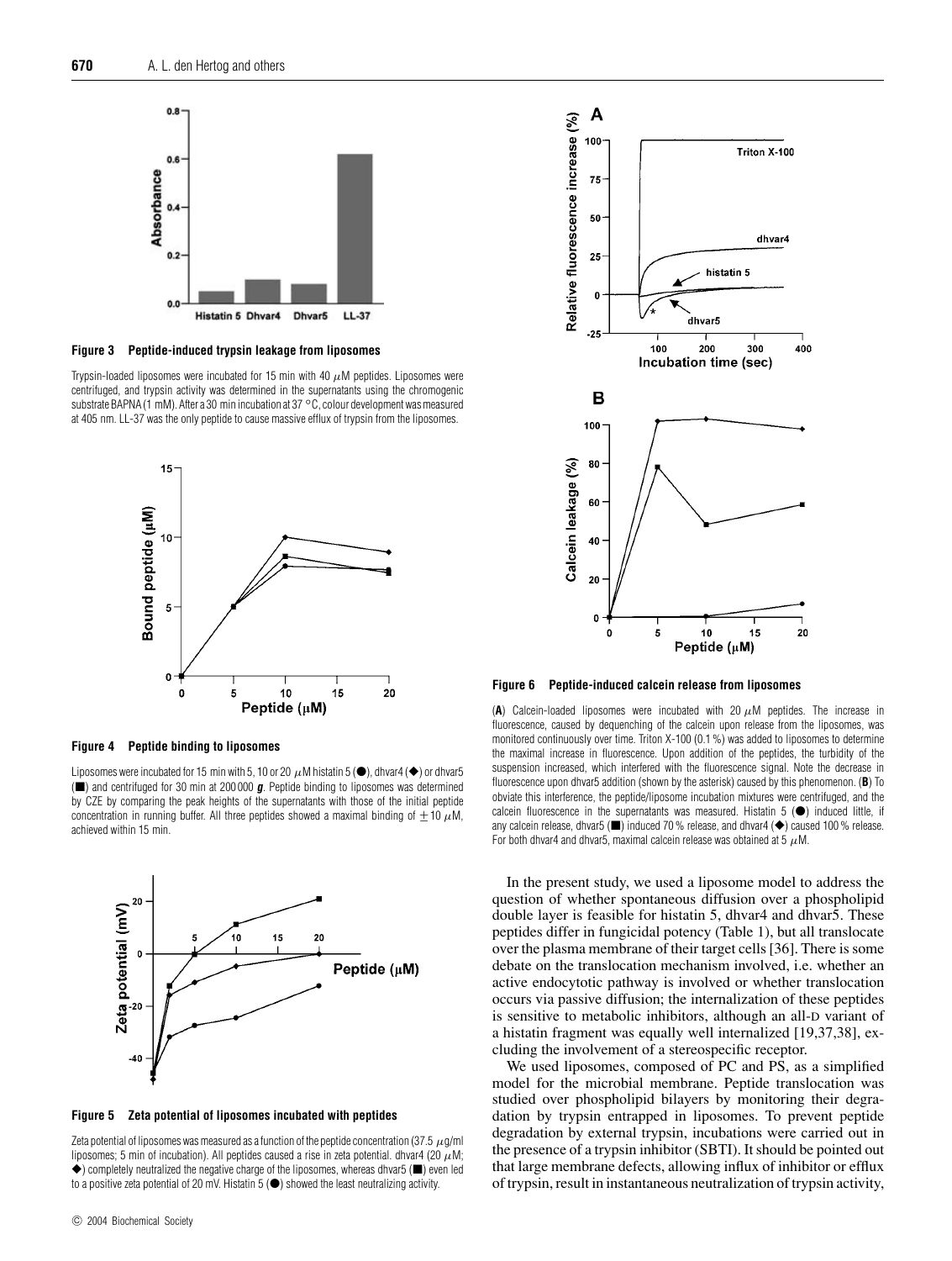which erroneously may be interpreted as lack of membrane translocation. For instance, the cathelicidin LL-37, which induces sufficiently large membrane defects to allow efflux of trypsin (Figure 3), was not degraded in the presence of the externally added SBTI (Figure 2A, panel 11). Since translocation in this system involves various steps, namely association, translocation and trypsin degradation, it is necessary to identify the rate-limiting step. We found that the binding of peptides to the liposomes was completed within 15 min (results not shown), excluding the possibility that this step was rate-limiting. Neither was trypsin degradation of (liposome-bound) peptides rate-limiting: liposome-bound dhvar4 and dhvar5 were readily degraded [halflife  $(t_1) \leq 5$  min; Figure 1], even at a trypsin concentration 100 times lower than in the trypsin-loaded liposomes. In contrast, degradation of peptides by trypsin-loaded liposomes occurred much more slowly ( $t_{1/2}$  of 20 min and  $>$  2 h for dhvar4 and dhvar5 respectively). We therefore conclude that translocation of peptide from the outer to the inner leaflet represents the rate-limiting step.

We established that passive diffusion over liposome membranes, without the involvement of transporters, was possible, but found large differences in translocation rates. The amphipathic peptide dhvar4 translocated fastest over the phospholipid double layer, followed by dhvar5, and then histatin 5, which was hardly translocated. The same ranking order was also found for the amount of peptide-induced calcein release, which reflects the ability of peptides to induce small defects in the phospholipid double layer (Figure 6). The calcein release occurred much faster than the translocation, e.g. whereas dhvar4-induced calcein release was essentially completed within 2 min, after 5 min only 40% of dhvar4 had translocated over the membrane. Furthermore, dhvar5 caused maximally 60% calcein release, in a process that essentially was completed within 2 min. At this time-point little, if any, degradation of dhvar5 by trypsin-loaded liposomes had occurred (Figure 2B). This suggests that the actions of dhvar5 differ from the pore-forming model, in which pore forming and translocation are coupled processes [31]. This may be due to the structure of dhvar5, which exhibits 'head-to-tail' amphipathicity, with all positive residues concentrated in the C-terminal domain of the peptide and the hydrophobic residues in the N-terminal domain, as opposed to the laterally amphipathic peptides, such as dhvar4.

Histatin 5, dhvar4 and dhvar5 exhibited similar binding to liposomes, both with regard to the number of molecules bound and the rate of binding, which was completed within 15 min (Figure 4). However, analysis of the electrostatic properties of the liposome surface by zeta potential measurement, after incubation with the peptides, revealed interesting differences (Figure 5). Liposomes saturated with dhvar4 exhibited a nearly neutral zeta potential, whereas that of dhvar5-saturated liposomes was  $+20$  mV. This can be explained on basis of the different structural features of these peptides: the segregation in hydrophilic and hydrophobic domains promotes a perpendicular orientation of dhvar5 molecules in the phospholipid double layer, with its hydrophobic domain inserted into the core of the double layer, and the positively charged residues exposed at the surface, possibly protruding into solution. On the other hand, in dhvar4 the cationic residues are evenly distributed over the peptide, but the peptide can form an *α*-helix with lateral amphipathicity. It is assumed that, upon initial interaction with the membrane, dhvar4 and similar peptides adopt an amphipathic  $\alpha$ -helical structure that is oriented parallel to the membrane, with the cationic side of the helix electrostatically bound to the negatively charged head groups of phospholipids [39].

Artificial membranes and liposomes are generally considered as a paradigm for biological membranes, in order to study the mechanism of action of antimicrobial peptides. There is no doubt that, with this approach, valuable insight has been gained into the molecular forces that control the interaction between amphipathic peptides and phospholipid bilayers. We show that the used peptides are able to translocate over a phospholipid bilayer and may enter cells without intervention of an (active) membrane-transport system. However, in line with previous reports, the present study shows that any kind of membrane activity of a peptide measured in the liposome model system does not necessarily occur to the same extent in biological systems [40,41]. This is illustrated best for histatin 5, which exhibits low, if any, membrane activity in the model system, whereas this peptide exhibits a number of membrane-related activities against bacteria and fungi. For instance, antimicrobial activity of histatin 5 is coupled with translocation over the membrane of the target cells, as well as with disruption of the membrane. The latter is highlighted by efflux of ions and nucleotides, dissipation of transmembrane gradients and influx of propidium iodide [10,12,42– 44]. Strikingly, histatin 5 has not been located at the cytoplasmic membrane of its target cells [10,12,36], contrary to what would be expected from the liposome studies. Essentially similar observations have been made for dhvar4 and dhvar5, which exhibit membrane activities in biological systems that are faster and more pronounced than in liposomes. This points to the involvement of additional features promoting the lipid translocation of peptides across biological membranes. For instance, it is conceivable that a negative-inside potential over the membrane of a living cell will act as a driving force, accelerating translocation of cationic peptides. Indeed, application of an artificial membrane potential in liposomes leads to enhanced transmigration [45–47]. In addition, biological membranes contain proteins or specific lipids that may function as primary receptors for this type of peptides, thereby facilitating their entry into the cell. It has been claimed that entry of histatin 5 into *Candida albicans* is mediated by a receptor protein in the cell wall, identified as the heat-shock protein Ssa1p [48,49]. On the basis of the present data we conclude that classical amphipathic peptides like dhvar4 can enter their target cells by passive diffusion, driven by the peptide gradient, over the phospholipid bilayer, with concomitant formation of temporary pores. In contrast, cell entry of peptides with a less pronounced amphipathic character, such as histatin 5, requires additional involvement of intrinsic membrane features.

We thank K. Nazmi (Department of Dental Basic Sciences, Section of Oral Biochemistry, ACTA, Amsterdam, The Netherlands) for peptide synthesis and B. Bruyneel (Department of Molecular Cell Biology, VUMC, Amsterdam, The Netherlands) for MS. This work was supported financially by the Interuniversity Research School of Dentistry (IOT).

#### **REFERENCES**

- 1 Van't Hof, W., Veerman, E. C. I., Helmerhorst, E. J. and Nieuw Amerongen, A. V. (2001) Antimicrobial peptides: properties and applicability. Biol. Chem. **382**, 597–619
- 2 Hancock, R. E. W. (2001) Cationic peptides: effectors in innate immunity and novel antimicrobials. Lancet Infect. Dis. **1**, 156–164
- 3 Boman, H. G. (2000) Innate immunity and the normal microflora. Immunol. Rev. **173**, 5–16
- 4 Rinaldi, A. C., Mangoni, M. L., Rufo, A., Luzi, C., Barra, D., Zhao, H., Kinnunen, P. K. J., Bozzi, A., Di Giulio, A. and Simmaco, M. (2002) Temporin L: antimicrobial, haemolytic and cytotoxic activities, and effects on membrane permeabilization in lipid vesicles. Biochem. J. **368**, 91–100
- 5 Gennaro, R. and Zanetti, M. (2000) Structural features and biological activities of the cathelicidin-derived antimicrobial peptides. Biopolymers **55**, 31–49
- 6 Lee, D. G., Kim, D. H., Park, Y., Kim, H. K., Kim, H. N., Shin, Y. K., Choi, C. H. and Hahm, K. S. (2001) Fungicidal effect of antimicrobial peptide, PMAP-23, isolated from porcine myeloid against Candida albicans. Biochem. Biophys. Res. Commun. **282**, 570–574